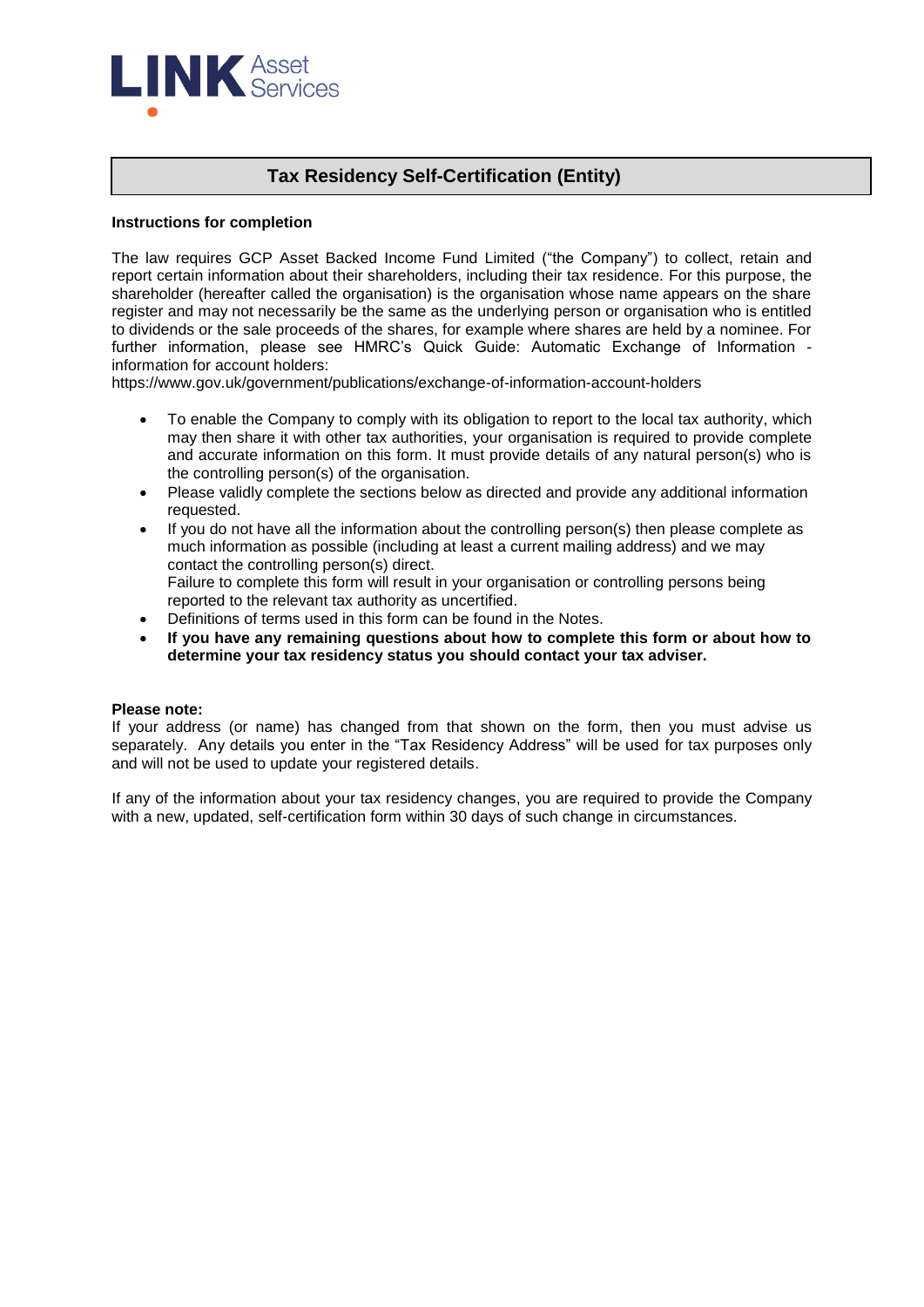

# **Tax Residency Self Certification Form (Entity)**

| Name of Company in<br>which shares are held: | <b>GCP Asset Backed Income Fund Limited</b>                                   |  |  |  |
|----------------------------------------------|-------------------------------------------------------------------------------|--|--|--|
| Investor code                                | (e.g. 00000999999) This can be found on your share certificate or tax voucher |  |  |  |
| Name of Holder:                              |                                                                               |  |  |  |
| Address of Holder:                           |                                                                               |  |  |  |
|                                              |                                                                               |  |  |  |

## **Part 1 - Identification of Organisation**

| 1A. Please provide the Registered Office address (if different from above) |  |  |  |
|----------------------------------------------------------------------------|--|--|--|
| House Name / Number:                                                       |  |  |  |
| Street / Road:                                                             |  |  |  |
| Town / City Name:                                                          |  |  |  |
| County:                                                                    |  |  |  |
| Country:                                                                   |  |  |  |
| Postal or ZIP Code:                                                        |  |  |  |

## **1B. Tax Residence**

Please specify the jurisdiction(s) in which your Organisation is resident for tax purposes and give the Tax Identification Number.

| Country of residence for tax purposes | <b>Tax Identification Number (see Definition)</b> |
|---------------------------------------|---------------------------------------------------|
|                                       |                                                   |
|                                       | 2                                                 |
|                                       | 3                                                 |
|                                       | 4                                                 |

Please note that if your organisation is a branch you should consider and complete this for the branch and not the legal entity.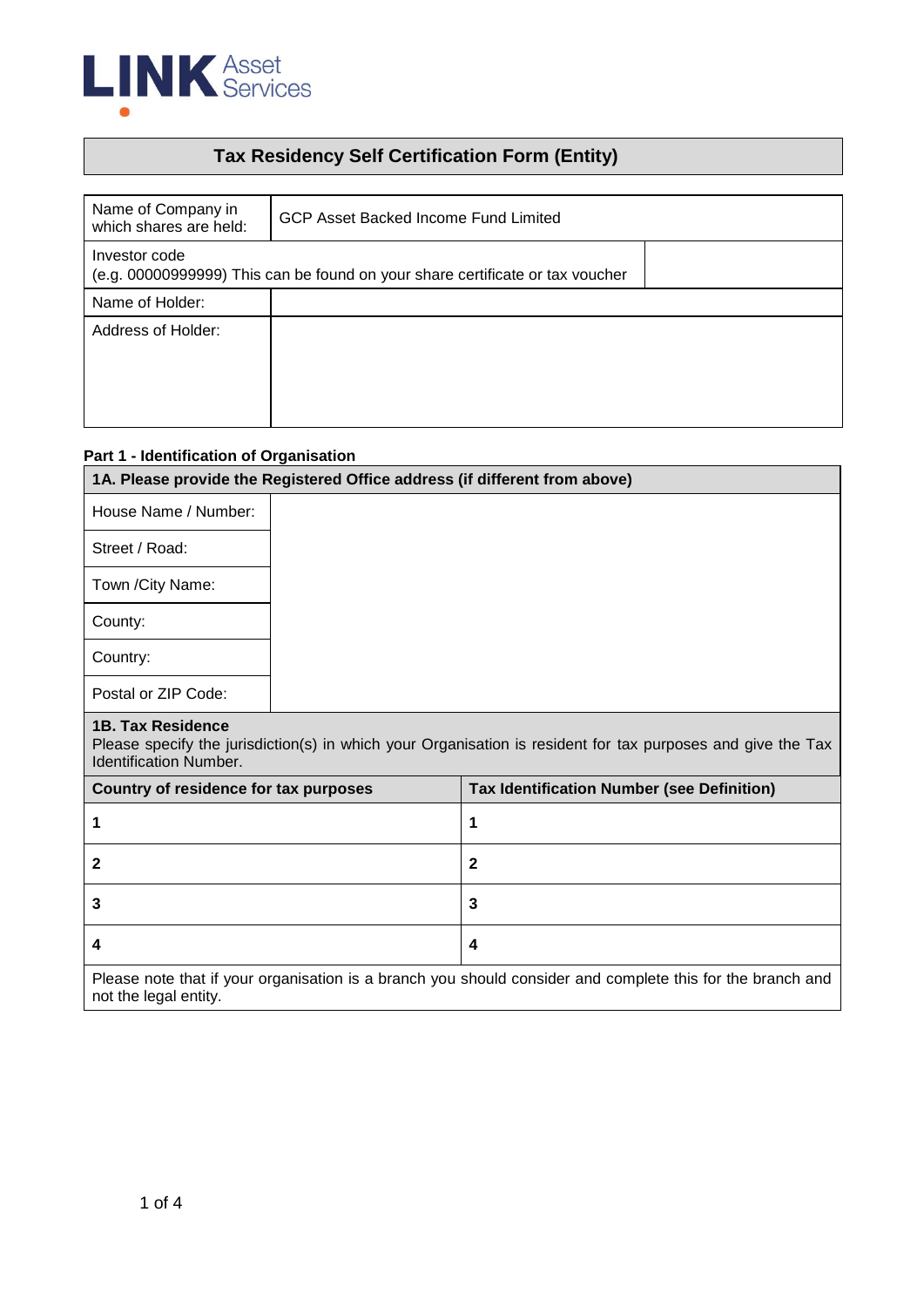

## **Part 2 - Entity Type.**

| Please provide the organisation's status by ticking ONE box from (a) to (g) below:                                                                                                  |  |  |
|-------------------------------------------------------------------------------------------------------------------------------------------------------------------------------------|--|--|
| (a) Financial Institution - Investment entity                                                                                                                                       |  |  |
| (i) An investment entity located in a Non-Participating Jurisdiction and managed by<br>another Financial Institution; (if ticking this box, then please also complete Part 3 below) |  |  |
| (ii) Other investment entity (this includes non-reporting Financial Entities)                                                                                                       |  |  |
| (b) Financial Institution - Other Depositary Institution, Custodial Institution or Specified Insurance<br>Company                                                                   |  |  |
| (c) Active NFE - corporation that is publicly traded or a related entity of a publicly traded<br>corporation                                                                        |  |  |
| (d) Active NFE - an International Organisation                                                                                                                                      |  |  |
| (e) Active NFE - Governmental entity including Central Bank                                                                                                                         |  |  |
| (f) Active NFE - Other than $(c)-(e)$                                                                                                                                               |  |  |
| (g) Passive NFE (Note: if ticking this box please complete Part 3 below)                                                                                                            |  |  |

## **Part 3 – Controlling Persons of Organisation**

If you have ticked boxes 2(a)(i) or 2(g) above, also complete the following table for each Controlling Person

If there are no natural person(s) who exercise control of the organisation then the Controlling Person will be the natural person(s) who hold the position of senior managing official (see the definition of Controlling Person in the Notes).

| Name:                            |                                                                 |                                                                      |
|----------------------------------|-----------------------------------------------------------------|----------------------------------------------------------------------|
| <b>Residential Address:</b>      |                                                                 |                                                                      |
| Date of birth: (dd/mm/yyyy)      |                                                                 |                                                                      |
| Country(ies) of tax<br>residence | TIN (Please complete for each<br>jurisdiction of tax residence) | Please mark the box ONLY if you<br>are a US Citizen (see definition) |
|                                  |                                                                 |                                                                      |
|                                  | 2                                                               |                                                                      |
|                                  | 3                                                               |                                                                      |
|                                  |                                                                 |                                                                      |

| Name:                            |                                                                 |                                                                      |
|----------------------------------|-----------------------------------------------------------------|----------------------------------------------------------------------|
| <b>Residential Address:</b>      |                                                                 |                                                                      |
| Date of birth: (dd/mm/yyyy)      |                                                                 |                                                                      |
| Country(ies) of tax<br>residence | TIN (Please complete for each<br>jurisdiction of tax residence) | Please mark the box ONLY if you<br>are a US Citizen (see definition) |
|                                  |                                                                 |                                                                      |
|                                  |                                                                 |                                                                      |
|                                  | 3                                                               |                                                                      |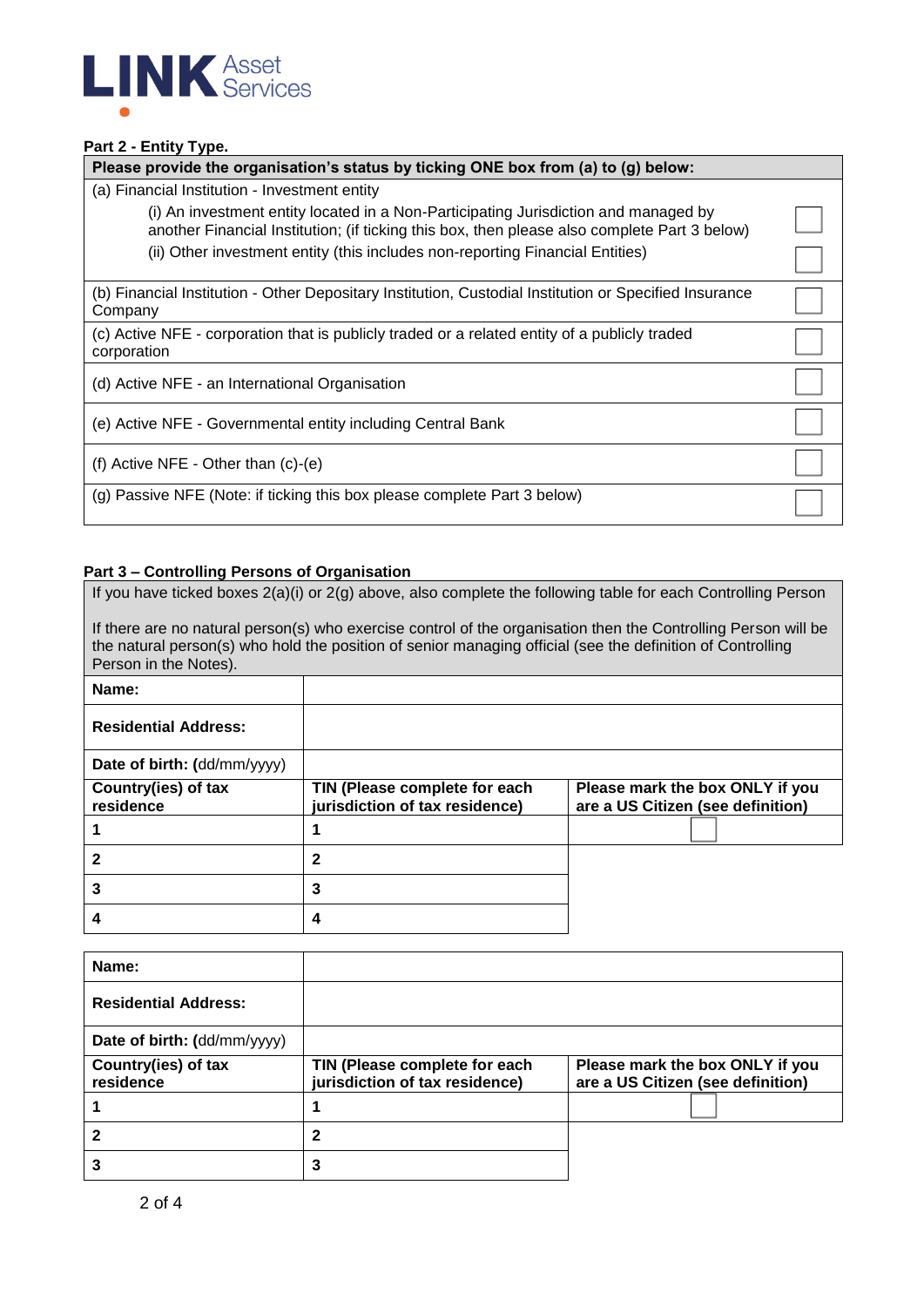

| 4                                | 4                                                               |                                                                      |
|----------------------------------|-----------------------------------------------------------------|----------------------------------------------------------------------|
| Name:                            |                                                                 |                                                                      |
| <b>Residential Address:</b>      |                                                                 |                                                                      |
| Date of birth: (dd/mm/yyyy)      |                                                                 |                                                                      |
| Country(ies) of tax<br>residence | TIN (Please complete for each<br>jurisdiction of tax residence) | Please mark the box ONLY if you<br>are a US Citizen (see definition) |
|                                  |                                                                 |                                                                      |
| 2                                | $\mathbf 2$                                                     |                                                                      |
| 3                                | 3                                                               |                                                                      |
|                                  | 4                                                               |                                                                      |

| Name:                            |                                                                 |                                                                      |
|----------------------------------|-----------------------------------------------------------------|----------------------------------------------------------------------|
| <b>Residential Address:</b>      |                                                                 |                                                                      |
| Date of birth: (dd/mm/yyyy)      |                                                                 |                                                                      |
| Country(ies) of tax<br>residence | TIN (Please complete for each<br>jurisdiction of tax residence) | Please mark the box ONLY if you<br>are a US Citizen (see definition) |
|                                  |                                                                 |                                                                      |
| 2                                | 2                                                               |                                                                      |
| 3                                | 3                                                               |                                                                      |
|                                  | 4                                                               |                                                                      |

## **Part 3A - Controlling person types**

You must select one number from the table below for each Controlling Person to indicate the type of Controlling Person

| <b>CP Type</b> | <b>Description of Controlling Person</b>                 | CP <sub>1</sub> | CP <sub>2</sub> | CP <sub>3</sub> | CP4 |
|----------------|----------------------------------------------------------|-----------------|-----------------|-----------------|-----|
| 801            | CP of legal person - ownership                           |                 |                 |                 |     |
| 802            | CP of legal person - other means                         |                 |                 |                 |     |
| 803            | CP of legal person - senior managing official            |                 |                 |                 |     |
| 804            | CP of legal arrangement - trust - settlor                |                 |                 |                 |     |
| 805            | CP of legal arrangement - trust - trustee                |                 |                 |                 |     |
| 806            | CP of legal arrangement - trust - protector              |                 |                 |                 |     |
| 807            | CP of legal arrangement - trust - beneficiary            |                 |                 |                 |     |
| 808            | CP of legal arrangement - trust - other                  |                 |                 |                 |     |
| 809            | CP of legal arrangement - other - settlor-equivalent     |                 |                 |                 |     |
| 810            | CP of legal arrangement - other - trustee-equivalent     |                 |                 |                 |     |
| 811            | CP of legal arrangement - other - protector-equivalent   |                 |                 |                 |     |
| 812            | CP of legal arrangement - other - beneficiary-equivalent |                 |                 |                 |     |
| 813            | CP of legal arrangement - other - other-equivalent       |                 |                 |                 |     |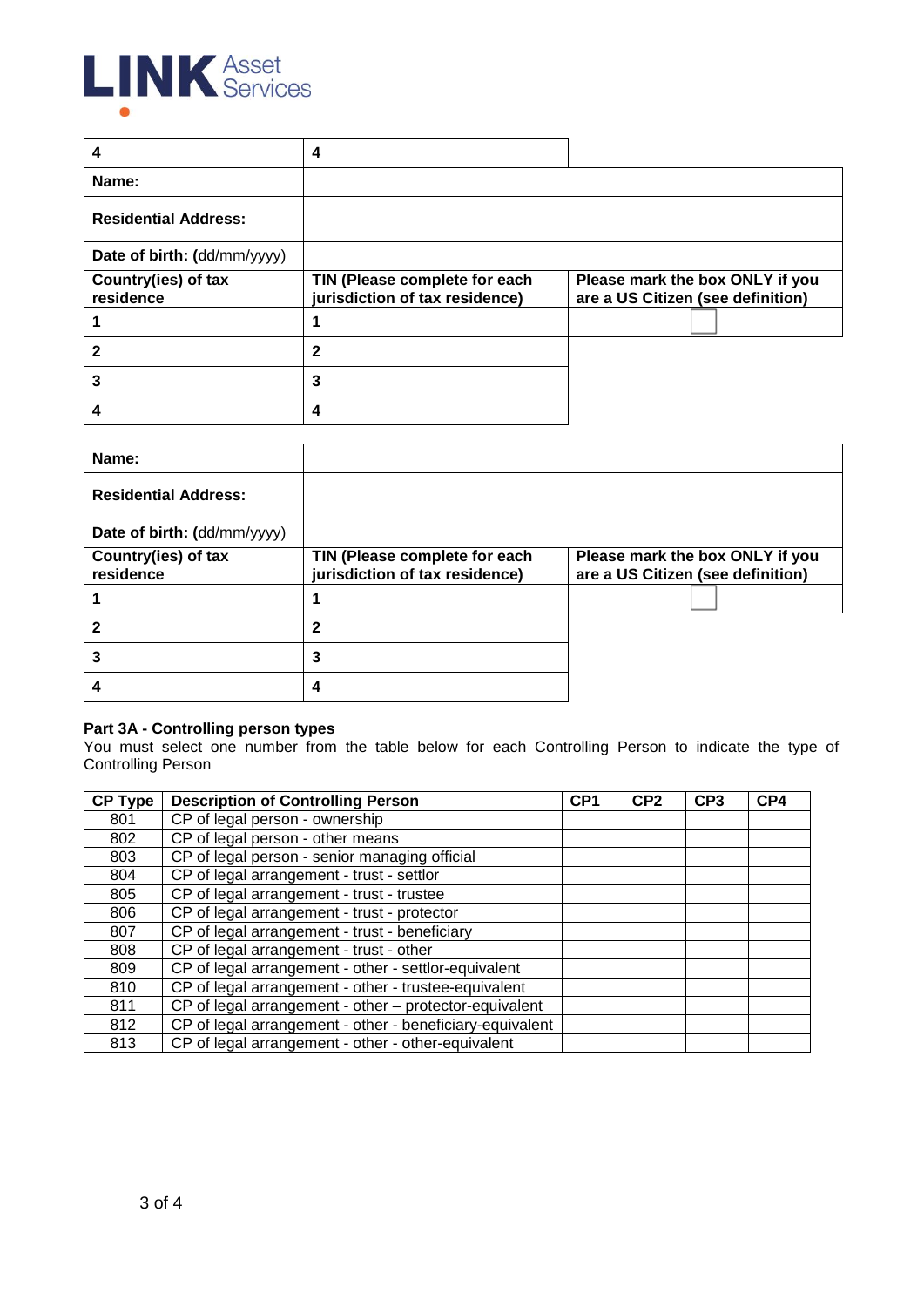

## **Part 4 – Declarations and Signature**

I acknowledge that the information contained in this form and information regarding the Organisation and its shareholding may be reported to the local tax authority and exchanged with tax authorities of another country or countries in which the Organisation may be tax resident where those countries have entered into Agreements to exchange financial account information.

I undertake to provide the Company with a suitably updated self-certification within 30 days of any change in circumstances, including changes to the circumstances of any Controlling Person, which causes the information contained herein to become incorrect.

I confirm that I have completed the attached details of Controlling Persons section which forms an integral part of this Declaration and have let the relevant people know that The Company may be writing directly to them in the near future seeking further information which they are obliged to provide.

I certify that I am authorised to sign for the shareholder to which this form relates.

I declare that all statements made in this self-certification (including the details of Controlling Persons section) are, to the best of my knowledge and belief, correct and complete.

| Print Name:                |                           |  |
|----------------------------|---------------------------|--|
| Signature:                 |                           |  |
| Capacity in which signing: |                           |  |
| Date:                      | *Daytime telephone number |  |

\* We will only make contact with you by phone if there is a question around the completion of the selfcertification form.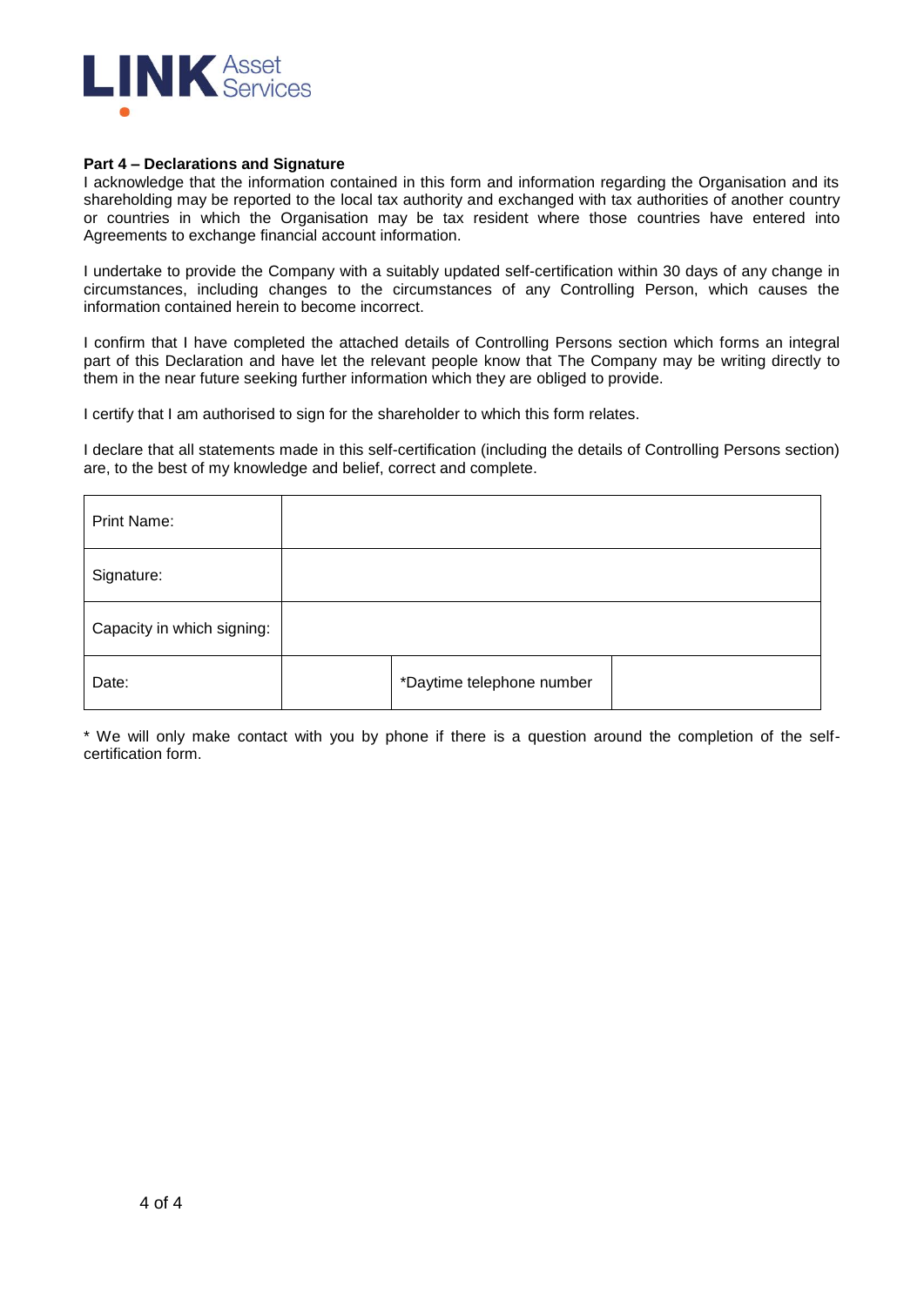

### **Notes - Definitions**

These definitions are from the OECD Common Reporting Standard for Automatic Exchange of Financial Account Information ("The Common Reporting Standard" or "CRS")

<http://www.oecd.org/tax/automatic-exchange/common-reporting-standard/>

### **If you have any questions about these definitions or require further detail then please contact your tax adviser. NOTHING IN THIS DOCUMENT CAN BE CONSIDERED TO BE TAX ADVICE.**

### **"Active NFE"**

Any one or more of the following:

- a) less than 50% of the NFE's gross income for the preceding calendar year or other appropriate reporting period is passive income and less than 50% of the assets held by the NFE during the preceding calendar year or other appropriate reporting period are assets that produce or are held for the production of passive income;
- b) the stock of the NFE is regularly traded on an established securities market or the NFE is a Related Entity of an Entity the stock of which is regularly traded on an established securities market;
- c) the NFE is a Governmental Entity, an International Organisation, a Central Bank, or an Entity wholly owned by one or more of the foregoing:
- d) substantially all of the activities of the NFE consist of holding (in whole or in part) the outstanding stock of, or providing financing and services to, one or more subsidiaries that engage in trades or businesses other than the business of a Financial Institution, except that an Entity does not qualify for this status if the Entity functions (or holds itself out) as an investment fund, such as a private equity fund, venture capital fund, leveraged buyout fund, or any investment vehicle whose purpose is to acquire or fund companies and then hold interests in those companies as capital assets for investment purposes;
- e) the NFE is not yet operating a business and has no prior operating history, but is investing capital into assets with the intent to operate a business other than that of a Financial Institution, provided that the NFE does not qualify for this exception after the date that is 24 months after the date of the initial organisation of the NFE;
- f) the NFE was not a Financial Institution in the past five years, and is in the process of liquidating its assets or is reorganising with the intent to continue or recommence operations in a business other than that of a Financial Institution;
- g) the NFE primarily engages in financing and hedging transactions with, or for, Related Entities that are not Financial Institutions, and does not provide financing or hedging services to any Entity that is not a Related Entity, provided that the group of any such Related Entities is primarily engaged in a business other than that of a Financial Institution; or
- h) the NFE meets all of the following requirements:<br>i it is established and operated in its juris
	- it is established and operated in its jurisdiction of residence exclusively for religious, charitable, scientific, artistic, cultural, athletic, or educational purposes; or it is established and operated in its jurisdiction of residence and it is a professional organisation, business league, chamber of commerce, labour organisation, agricultural or horticultural organisation, civic league or an organisation operated exclusively for the promotion of social welfare;
	- ii. it is exempt from income tax in its jurisdiction of residence;
	- iii. it has no shareholders or members who have a proprietary or beneficial interest in its income or assets;
	- iv. the applicable laws of the NFE's jurisdiction of residence or the NFE's formation documents do not permit any income or assets of the NFE to be distributed to, or applied for the benefit of, a private person or non-charitable Entity other than pursuant to the conduct of the NFE's charitable activities, or as payment of reasonable compensation for services rendered, or as payment representing the fair market value of property which the NFE has purchased; and
	- v. the applicable laws of the NFE's jurisdiction of residence or the NFE's formation documents require that, upon the NFE's liquidation or dissolution, all of its assets be distributed to a Governmental Entity or other non-profit organisation, or escheat to the government of the NFE's jurisdiction of residence or any political subdivision

## **"Controlling Persons"**

The term "controlling person" means a natural person who exercises control over an entity. This definition shall be interpreted in a manner consistent with the Financial Action Task Force Recommendations (as adopted in February 2012). In the case of a company, this includes such a person owning, directly or indirectly, 25% or more of the shares of the company. Where those natural persons meet the definition of a controlling person, including ownership through one or more intermediate companies, they should be included in the list of controlling persons provided. If the company official completing the controlling person's details cannot provide complete and accurate details they should attempt to obtain them, or state that fact and subsequently the *[insert FI's name]* or its agent will write requesting them.

In the case of a trust, such term means the settlor, the trustees, the protector (if any), the beneficiaries or class of beneficiaries, and any other person exercising ultimate effective control over the trust. In the case of a legal arrangement other than a trust, such term means person in equivalent or similar positions.

#### **"Control"**

"Control" over an Entity is generally exercised by the natural person(s) who ultimately has a controlling ownership interest in the Entity. Where no natural person(s) exercises control through ownership interests, the Controlling Person(s) of the Entity will be the natural person(s) who exercises control of the Entity through other means.

Where no natural person(s) is identified as exercising control of the Entity, the Controlling Person(s) of the Entity will be the natural person(s) who holds the position of senior managing official.

In the case of a trust, the Controlling Person means the settlor(s), the trustee(s), the protector(s) (if any), the beneficiary (ies) or class (es) of beneficiaries, or any other natural person(s) exercising ultimate effective control over the trust (including through a chain of control or ownership). The settlor(s), the trustee(s), the protector(s) (if any), and the beneficiary(ies) or class(es) of beneficiaries, must always be treated as Controlling Persons of a trust, regardless of whether or not any of them exercises control over the activities of the trust. In the case of a legal arrangement other than a trust, such term means persons in equivalent or similar positions.

## **"Country/Countries of residence for tax purposes"**

The organisation is required to list the country or countries in which it is resident for tax purposes, together with the tax reference number which has been allocated to you, often referred to as a tax identification number (TIN).

#### **"Custodial Institution"**

The term "Custodial Institution" means any Entity that holds, as a substantial portion of its business, Financial Assets for the account of others. An Entity holds Financial Assets for the account of others as a substantial portion of its business if the Entity's gross income attributable to the holding of Financial Assets and related financial services equals or exceeds 20% of the Entity's gross income during the shorter of: (i) the three-year period that ends on 31 December

(or the final day of a non-calendar year accounting period) prior to the year in which the determination is being made; or (ii) the period during which the Entity has been in existence.

### **"Depository Institution"**

The term "Depository Institution" means any Entity that accepts deposits in the ordinary course of a banking or similar business.

#### **"Entity"**

The term "Entity" means a legal person or a legal arrangement, such as a corporation organisation, partnership, trust or foundation.

## **"Financial Institution"**

The term "Financial Institution" means a "Custodial Institution", a "Depository Institution", an "Investment Entity", or a "Specified Insurance Company".